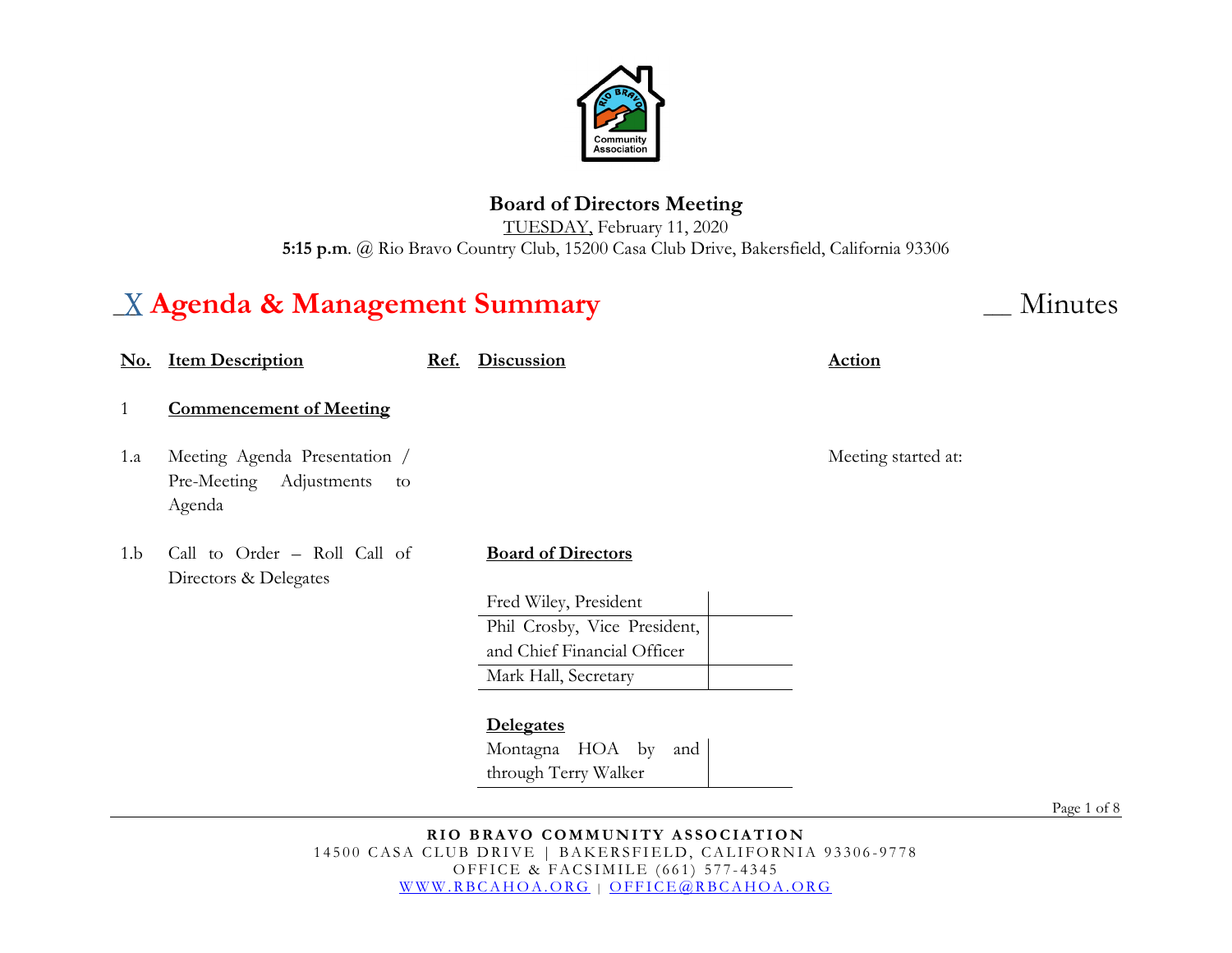

| Rio Vista HOA by and      |  |  |  |  |
|---------------------------|--|--|--|--|
| through Jeffrey Thompson  |  |  |  |  |
| Rio Vista Estates HOA by  |  |  |  |  |
| and through Skip Staley   |  |  |  |  |
| Highpointe Rio Bravo 224, |  |  |  |  |
| L.P by and through        |  |  |  |  |
| Estates of Rio Bravo HOA  |  |  |  |  |
| The Manors by and through |  |  |  |  |
| Andrew Fuller             |  |  |  |  |
| Rio Bravo Country Club,   |  |  |  |  |
| LLC by and through Randy  |  |  |  |  |
| Steinert                  |  |  |  |  |
| Guest(s)                  |  |  |  |  |
|                           |  |  |  |  |
| Rio Bravo Fairways by and |  |  |  |  |
| through                   |  |  |  |  |
| Rio Bravo Golf Course     |  |  |  |  |
| Master HOA by and through |  |  |  |  |
| Randy Steinert            |  |  |  |  |
| Casa Club HOA by and      |  |  |  |  |
| through                   |  |  |  |  |
| Mario Valenzuela, Sarah   |  |  |  |  |
| Resa, Manager             |  |  |  |  |

Page 2 of 8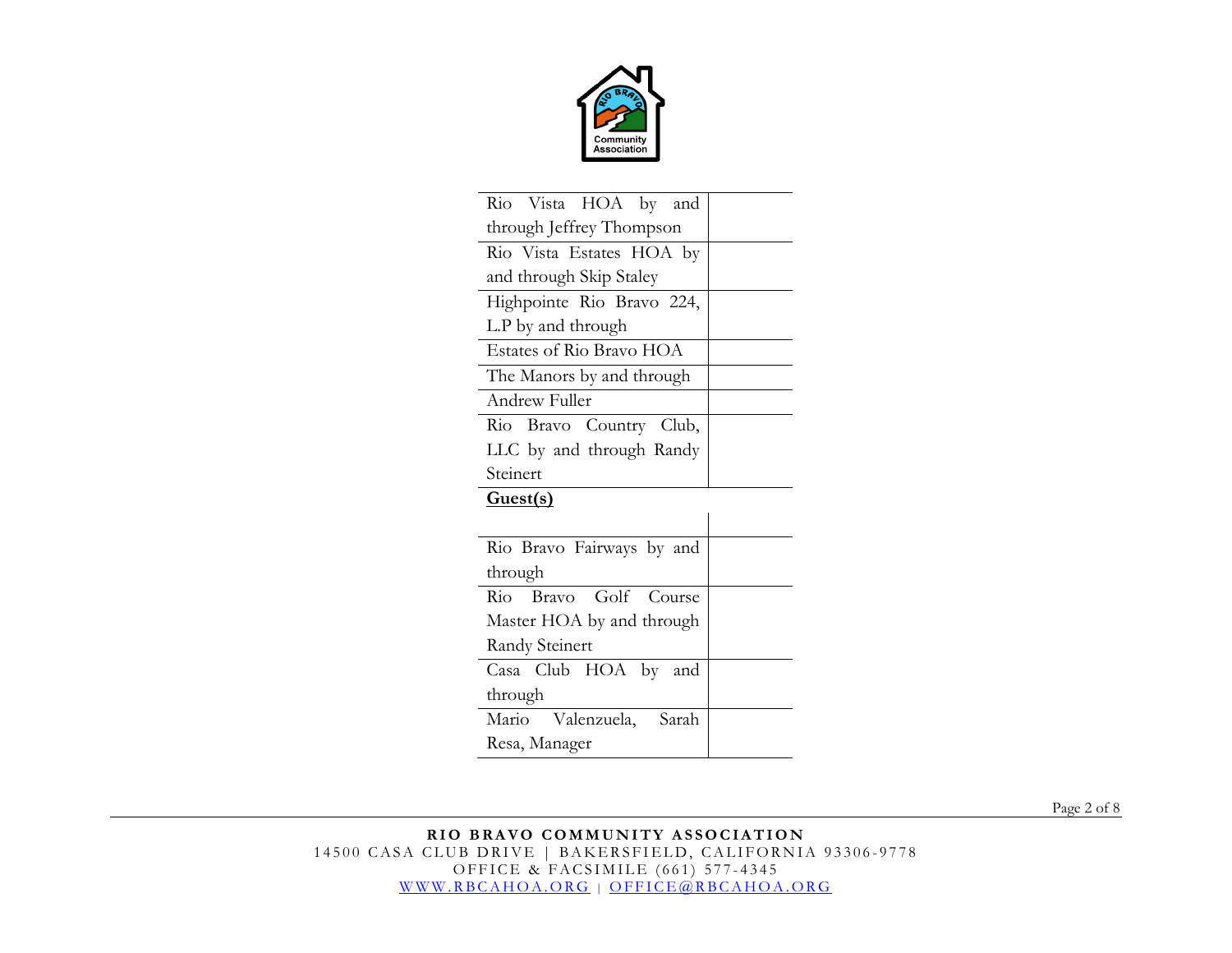

1.c Approval of the January 14, 2020, Meeting Minutes.

### 2. **New Business**

- 2.a New Items, Floor Items & Open Discussion
- 1. Special Assessment Preparation
- 2. Open Forum
- 2.b Next Meeting: Board Meeting

Tuesday, March 10, 2020; at 5:15 p.m. Rio Bravo Country Club 15200 Casa Club Drive, Bakersfield, CA 93301

3.a Financial Summary – account balances as of February 6, 2020.

\$37,135.43 Chase Operating Account \$20,711.45 Chase Savings Account \$25,563.05 Pacific Western CD

---------------- \$83,409.93

3. **Financial & Accounting** Consent Items designated with a "C."

Page 3 of 8

**RIO BRAVO COMMUNITY ASSOCIATION** 14500 CASA CLUB DRIVE | BAKERSFIELD, CALIFORNIA 93306-9778 OFFICE & FACSIMILE (661) 577 - 4345 [WWW.RBCAHOA.ORG](http://www.rbcahoa.org/) | [OFFICE@RBCAHOA.ORG](mailto:OFFICE@RBCAHOA.ORG)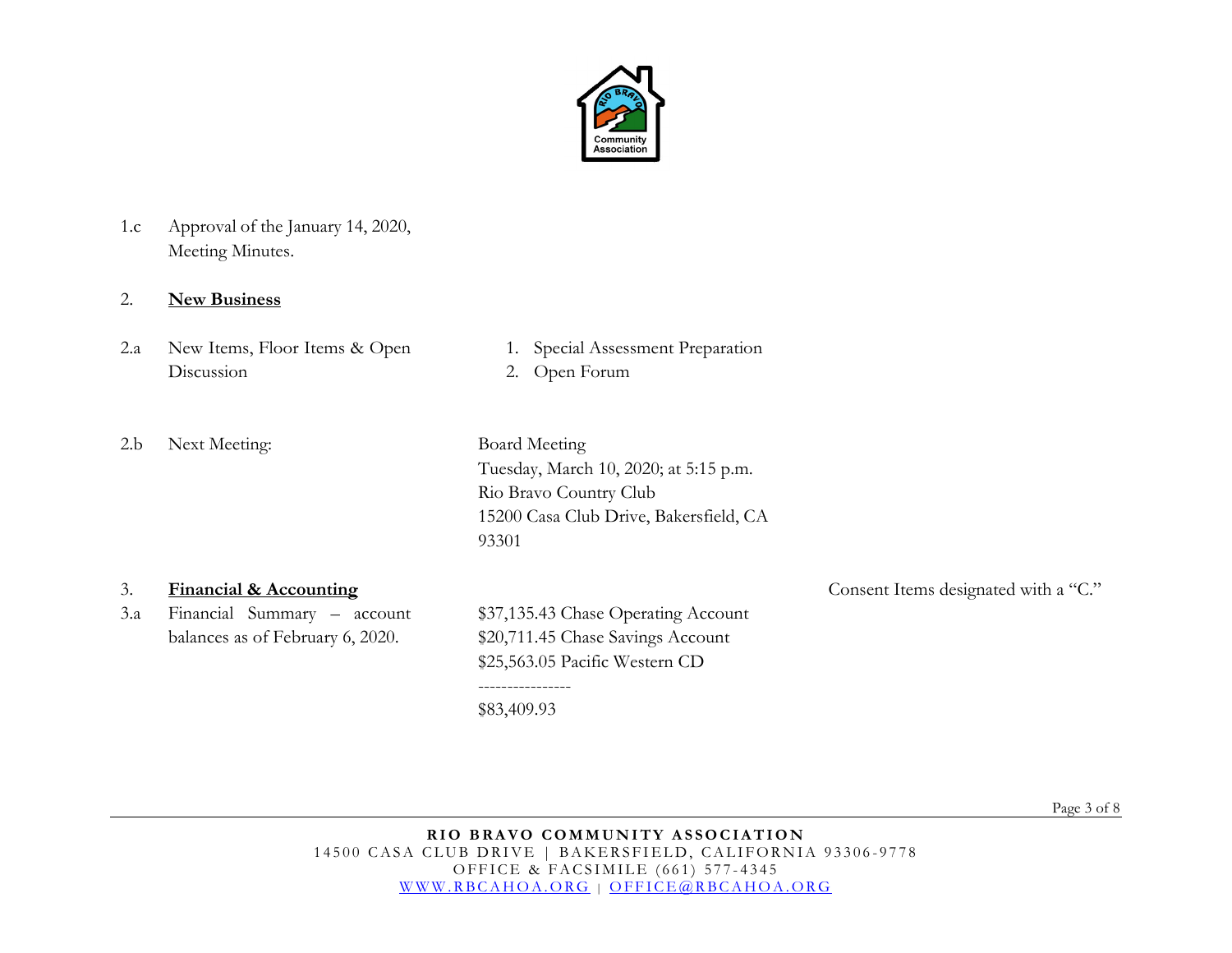

| 3.b | Chase Bank Checking Activity,<br>Operating Account,                                                                                       | $\mathsf{C}$ | \$15,644.42.                                                                                        |
|-----|-------------------------------------------------------------------------------------------------------------------------------------------|--------------|-----------------------------------------------------------------------------------------------------|
|     | Reconciliation, and Bank<br>Statement for account ending<br>5572. Reconciliation report<br>through $1/31/2020$ .                          |              | Non-redacted version available in BOD files.<br>Δ                                                   |
| 3.c | Chase Bank Savings Activity, C<br>Reconciliation,<br>and<br>Bank                                                                          |              | \$20,711.45.                                                                                        |
|     | Statement for account ending<br>Reconciliation<br>5761.<br>report<br>through $1/31/2020$ .                                                |              | Non-redacted version available in BOD files.                                                        |
| 3.d | Pacific Western Bank CD -1 C<br>(Ending 744) (Reserve)<br>Issue Date 7/30/16. Maturity<br>Date $7/30/20$ . Term 12 months.<br>Rate 0.150% |              | \$25,563.05                                                                                         |
| 3.e | Financial Report for January 2020 C                                                                                                       |              | Profit & Loss<br><b>Statement of Cash Flows</b><br><b>Balance Sheet</b><br><b>Budget to Expense</b> |

Page 4 of 8

#### **RIO BRAVO COMMUNITY ASSOCIATION** 14500 CASA CLUB DRIVE | BAKERSFIELD, CALIFORNIA 93306-9778 OFFICE & FACSIMILE (661) 577 - 4345 [WWW.RBCAHOA.ORG](http://www.rbcahoa.org/) | [OFFICE@RBCAHOA.ORG](mailto:OFFICE@RBCAHOA.ORG)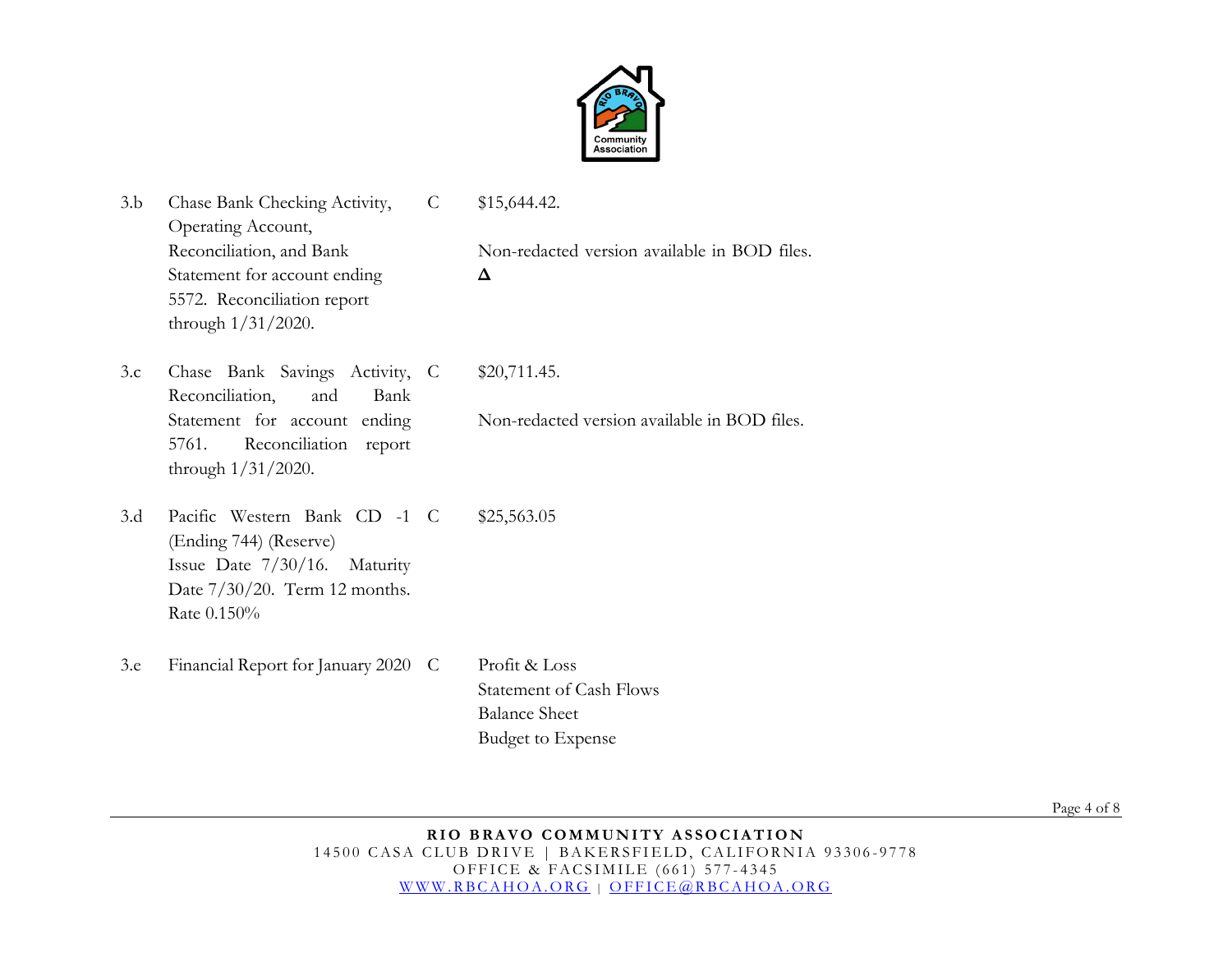

#### 3.f Outgoing Funds

RATIFICATION – Utilities/Dwelling Live

- C 1. \$52.00 on 1/22/20 Frontsteps, transponder activation - Electronic Payment
- $\mathcal{C}$ 2. \$38.58 on 2/3/20 California Water Service (account 5814588888) Electronic Payment
- $\overline{C}$ 3. \$361.30 on 2/4/20 PG&E (9301712956-5 Guard Station & Street \*combined\*) Electronic Payment
- C 4. \$88.48 on 2/6/20 TelPlex (guard phone)
- C 5. \$97.55 on 2/7/20 to Spectrum (guard internet)

#### CHECKS TO RATIFY

C 6. \$4,258.00 to Arroyo Insurance Services on  $2/5/20$  (Invoice 4813)

#### CHECKS TO DISBURSE

- $\overline{C}$ 7. \$552.00 to M&S Security (FINAL security gate service through February 1, 2020)
- C 8. \$17,112.00 to M&S Security (security gate service for January 2020)

Page 5 of 8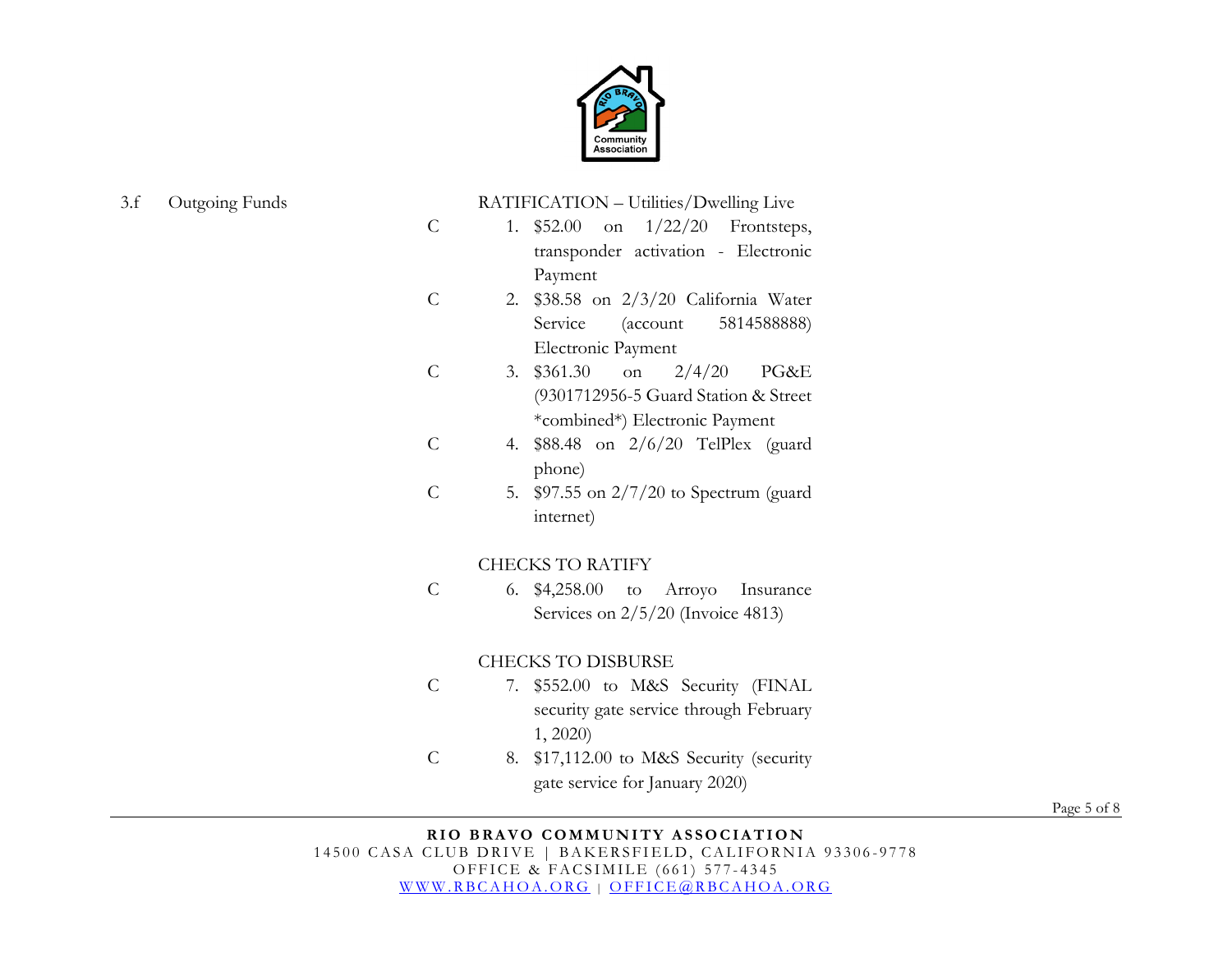

|      |                       | $\mathcal{C}$ | $$15,834.00$ to M&S<br>9.<br>Security<br>(REPLACMENT Payment<br>for<br>$1/14/20$ CK 6527 – December 2019)                     |
|------|-----------------------|---------------|-------------------------------------------------------------------------------------------------------------------------------|
|      |                       | $\mathcal{C}$ | 10. \$1,290.00 to Plahn Landscape Inc.<br>(monthly service $+$ pre-emergent $+$<br>fertilizer January 2020)                   |
|      |                       | $\mathcal{C}$ | 11. \$1,953.50 to RBCA (transfer to reserve<br>savings - February 2020)                                                       |
|      |                       | $\mathcal{C}$ | 12. \$1,611.51 to HOA Management<br>Solutions, Inc. (January 2020)                                                            |
|      |                       | $\mathcal{C}$ | to Aurelio<br>13. \$200.00<br>Hernandez<br>(February 2020 janitorial services)<br>14. \$3,657.00 to Beaumont Tashjian (legal) |
|      |                       |               |                                                                                                                               |
| 3.g. | Other Financial Items |               | Debt Review<br>$1_{-}$                                                                                                        |
|      |                       |               | 2. Loan/Credit from Reserves                                                                                                  |
|      |                       |               | Special Assessment for collection<br>3.<br>litigation and lack of payment.                                                    |
|      |                       |               | 4. Casa Club Annexation and Related<br>Billing $\blacksquare$                                                                 |
|      |                       |               | 5. Fuller Annexation / Billing $\blacksquare$                                                                                 |
|      |                       |               | Rio Bravo Fairways Security Gate<br>6.<br>Billing $\blacksquare$                                                              |

4. **Regular & Ongoing Business**

Page 6 of 8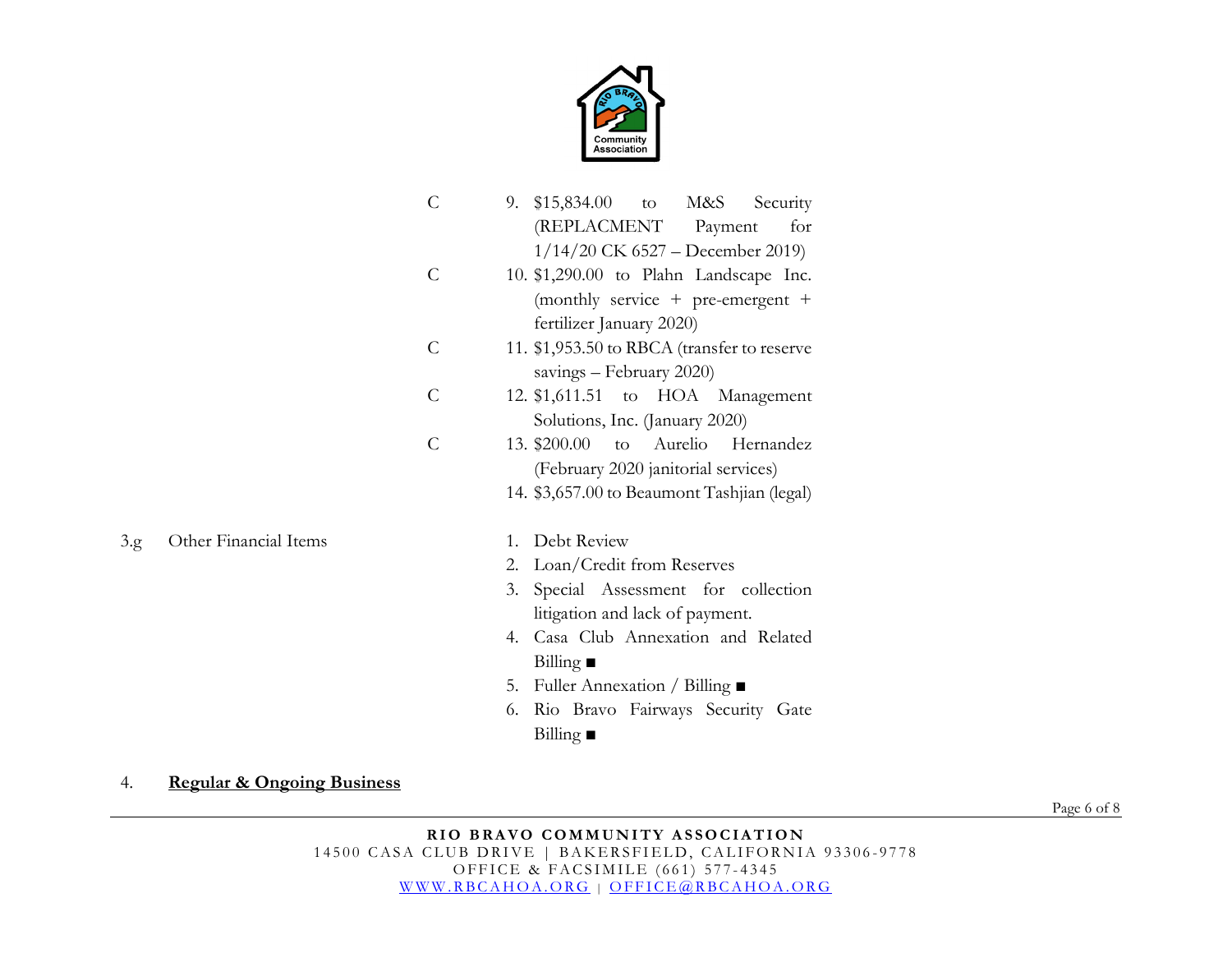

4.b Roadway Maintenance Report 1. Letter to non-annexed regarding contribution 4.c Landscape Maintenance Report 1. Landscaping / Cell Tower Status 4.d Board Education & Training 1. Davis-Sterling Newsletter Links 4.e Prior Executive Session Summary 5. **Security Gate Business** 5.a Security Gate Report 1. Notable Activity 2. The Manors Security Gate ■ 3. Gate Management Secondary Gate 4. Cost Sharing Agreement – Guard ■

#### **Adjournment of Meeting** Time:

**Δ** Symbol notates an update to listed item on the posted agenda prior to meeting.

4.a Operational Items 1. CC&R Review

■ Symbol notates items also set for discussion in Executive Session

Page 7 of 8

#### **RIO BRAVO COMMUNITY ASSOCIATION** 14500 CASA CLUB DRIVE | BAKERSFIELD, CALIFORNIA 93306-9778 OFFICE & FACSIMILE (661) 577 - 4345 [WWW.RBCAHOA.ORG](http://www.rbcahoa.org/) | [OFFICE@RBCAHOA.ORG](mailto:OFFICE@RBCAHOA.ORG)